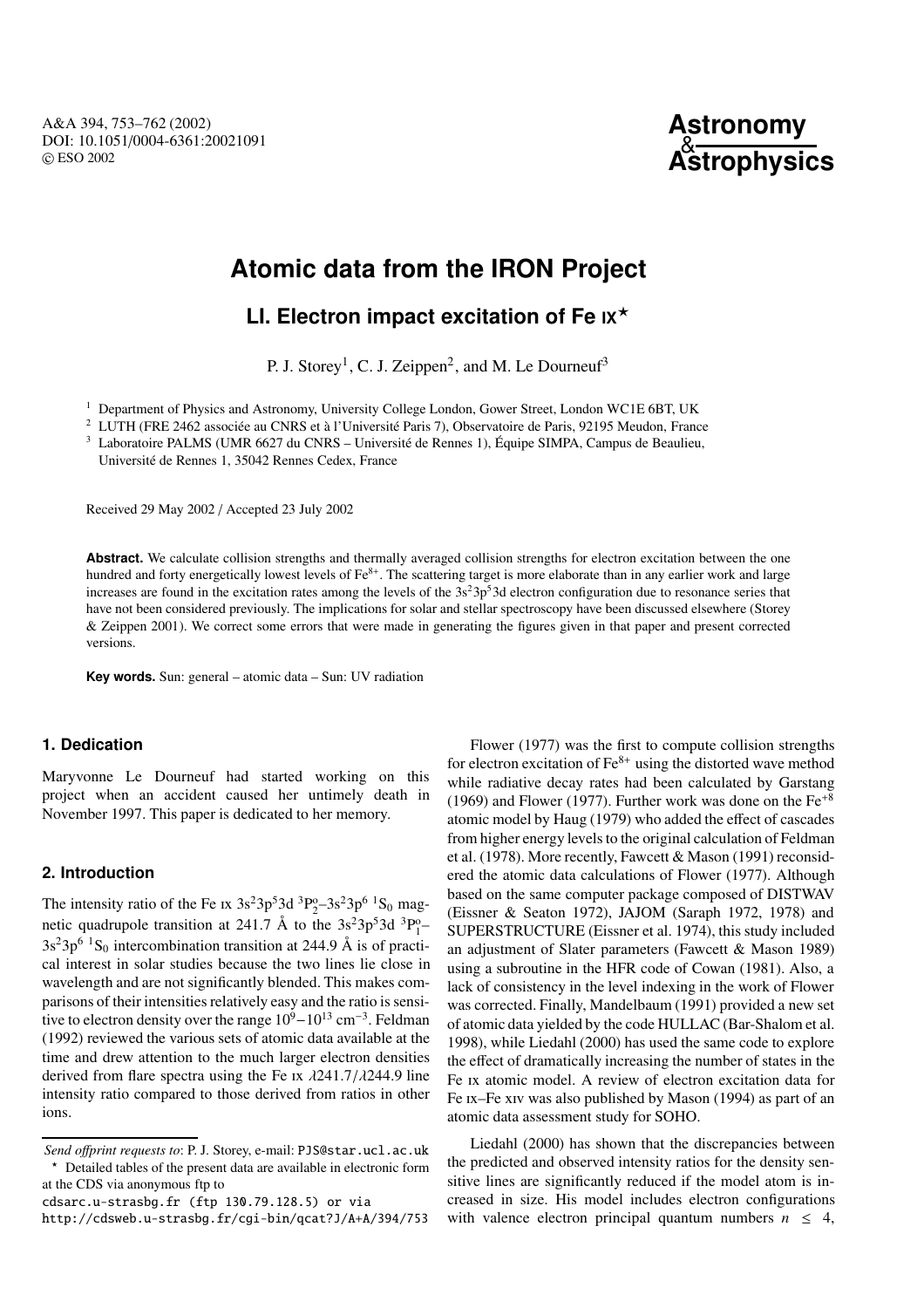Table 1. The target configuration basis.

| $3s^2 3p^6$              | $3s^2 3p^5 3d$   |
|--------------------------|------------------|
| $3s3p^63d$               | $3s^2 3p^5 4s$   |
| $3s^2 3p^4 3d^2$         |                  |
| $3s^2 3p^5 4p$           |                  |
|                          |                  |
| $3p^{6}$ 3d <sup>2</sup> | $3s\,3p^5\,3d^2$ |
| $3s\,3p^4\,3d^3$         | $3s^2 3p^3 3d^3$ |
|                          | $3p^5$ $3d^3$    |
|                          | $3s^2 3p^5 4d$   |

with a total of 1067 levels. He states, however, that the most important contributions probably come from the levels of the  $3s<sup>2</sup>3p<sup>4</sup>3d<sup>2</sup>$  configuration. We note that the collision rates used by Liedahl (2000) do not include resonance effects.

The present work is part of the international collaboration known as the Iron Project (Hummer et al. 1993) whose aim is to make systematic calculations of electron scattering crosssections and rate coefficients for ions of astronomical interest, using the best available methods. The principal tool of the project is the atomic R-matrix computer code of Berrington et al. (1974, 1978) as extended for use in the Opacity Project (Berrington et al. 1987). These codes have recently been further extended (Hummer et al. 1993 ) so that collision strengths can be calculated at low energies, where some scattering channels are closed, including the effects of intermediate coupling in the target. Previous calculations have always neglected such effects at energies where some channels are closed.

In Sect. 3, we discuss the target used in our Fe Ix model. We give details of the electron scattering calculations in Sect. 4 and make a critical comparison with previous work in Sect. 5.

The discrepancies between electron densities derived from lines of Fe Ix and other ions of similar ionisation potential in solar spectra are largely removed when line intensities are computed using the results presented here. This is principally due to the inclusion of the  $3s^23p^43d^2$  configuration in the scattering process, which profoundly modifies the populations of the levels of the  $3s<sup>2</sup>3p<sup>5</sup>3d$  configuration, through cascading and through the resonance series that it generates. We return to this latter effect in Sect. 5. For more details of the spectroscopic implications, see Storey & Zeippen (2001) but note that the calculation described here corrects an error that was made in the work of those authors and is also more extensive. We return to these points in Sect. 5.

# **3. The target**

A schematic diagram of the term structure of Fe is shown in Fig. 1. With the exception of the calculation by Liedahl (2000), all previous work on electron scattering from  $Fe<sup>8+</sup>$  has only included the two energetically lowest electron configurations, comprising seven terms in all. As we shall show below and as has been discussed by Storey & Zeippen (2001), the dipole coupling between the  $3s^23p^53d$  and  $3s^23p^43d^2$  configurations is very strong and has a profound effect on the rates for electron induced transitions between the levels of the  $3s<sup>2</sup>3p<sup>5</sup>3d$ 



Fig. 1. Schematic energy diagram of Fe Ix. The numbers in brackets are the numbers of terms in each configuration. The dotted line shows the extent of the present target.

Table 2. Potential scaling parameters.

|  |                       | 1s 1.41656 2p 1.06690 3d 1.13662 |  |
|--|-----------------------|----------------------------------|--|
|  |                       | 2s 1.11973 3p 1.11736 4d 1.14998 |  |
|  | 3s 1.13742 4p 1.14997 |                                  |  |
|  | 4s 1.18165            |                                  |  |
|  |                       |                                  |  |

See text for physical significance of the scaling parameters.

configuration. The cross-sections for these processes contain resonance series converging to the terms of the  $3s^23p^43d^2$  configuration and it is therefore essential that the target for the scattering problem should include this configuration. Our target, as shown by the dotted line in Fig. 1, includes forty-seven of the forty-nine terms of the  $3s^23p^43d^2$  configuration and the two omitted terms have only weak dipole coupling to the lower configuration. The scattering target, constructed from the six energetically lowest electron configurations contains sixty-four terms.

The target wavefunctions are expanded in the twelve configuration basis listed in Table 1. The target expansion includes all the electron configurations of the  $n = 3$  complex with three or less electrons in a 3d orbital. Also included are the  $3s<sup>2</sup>3p<sup>5</sup>4s$  and  $3s<sup>2</sup>3p<sup>5</sup>4p$  configurations which lie energetically within  $3s^23p^43d^2$ . The lower group of configurations listed in Table 1 are present solely for correlation purposes and only those terms are retained that are present in the actual scattering target. Correlation effects will be discussed further below in the context of the discussion of target oscillator strengths.

The target wavefunctions were constructed using the program SUPERSTRUCTURE, (Eissner et al. 1974; Nussbaumer & Storey 1978), which uses radial wavefunctions calculated in a scaled Thomas-Fermi-Dirac statistical model potential. The scaling parameters were determined by minimizing the sum of the energies of all the target terms, computed in LS-coupling,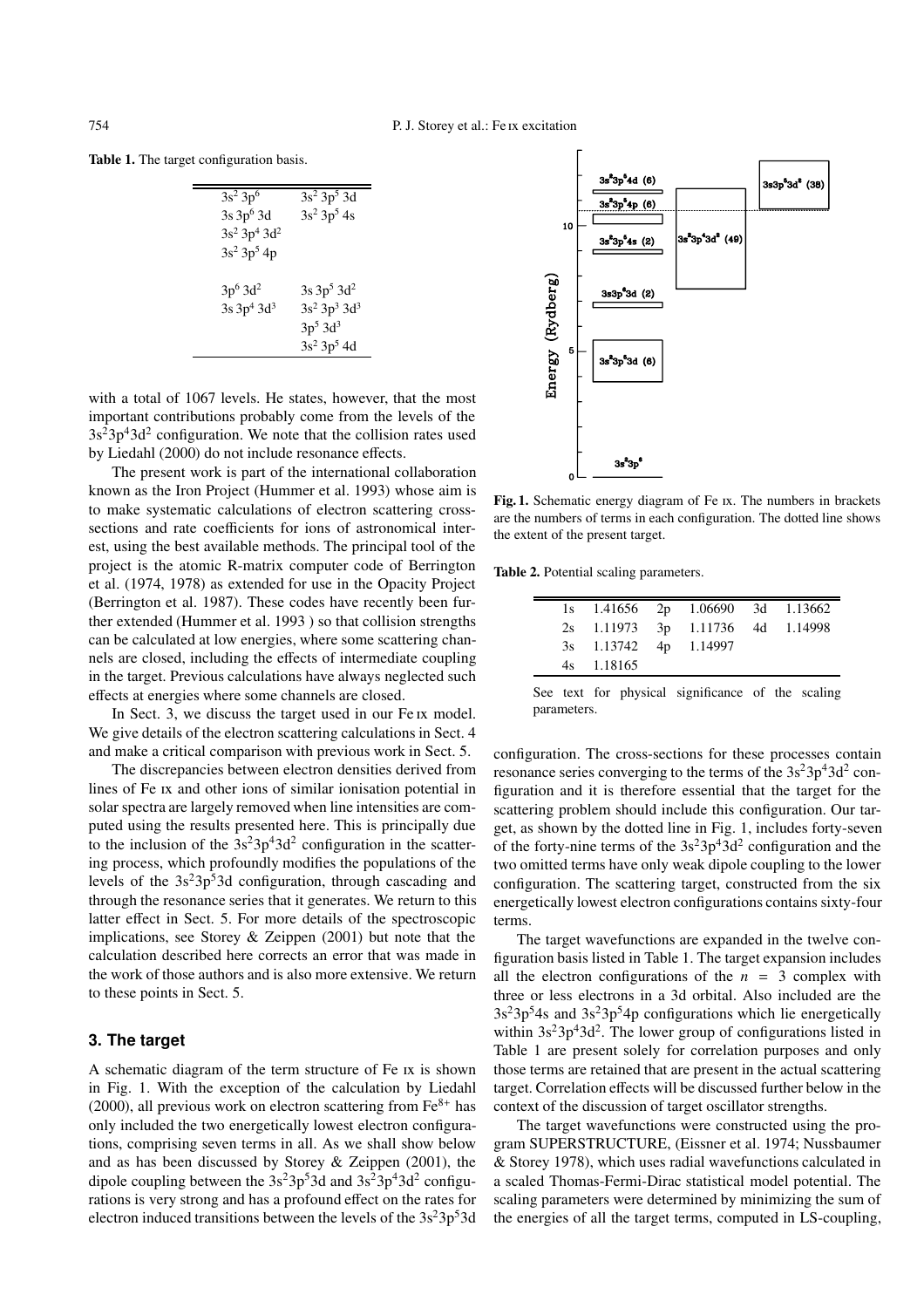Table 3. Energies of target terms in Rydberg.

Table 3. continued.

| Term                 |                        | $Exp.$ <sup>†</sup> | Calculated | Term                                                 |                   | $Exp.^{\dagger}$ | Calculated |  |
|----------------------|------------------------|---------------------|------------|------------------------------------------------------|-------------------|------------------|------------|--|
| $3s^23p^6$           | $\overline{^{1}S}$     | $\overline{0}$ .    | $\theta$ . | $3s^23p^43d^2$                                       | ${}^{3}G$         |                  | 9.1089     |  |
| $3s^23p^53d$         | $3p$ <sup>o</sup>      | 3.7454              | 3.8147     | $3s^23p^54s$                                         | $3p$ <sup>o</sup> |                  | 9.1240     |  |
|                      | ${}^{3}F^{o}$          | 3.9083              | 3.9986     | $3s^23p^43d^2$                                       | ${}^{1}F$         |                  | 9.1882     |  |
|                      | $\rm^{1}D^{o}$         | 4.1622              | 4.2474     |                                                      | ${}^{3}P$         |                  | 9.2007     |  |
|                      | ${}^{3}D^{o}$          | 4.1822              | 4.2553     |                                                      | ${}^{1}G$         |                  | 9.2445     |  |
|                      | $1\text{F}^{\text{o}}$ | 4.2449              | 4.3442     |                                                      | $\rm ^1D$         |                  | 9.2744     |  |
|                      | $1p^0$                 | 5.3268              | 5.4794     |                                                      | ${}^{3}F$         |                  | 9.2852     |  |
| 3s3p <sup>6</sup> 3d | ${}^{3}D$              | 6.6344              | 6.7726     | $3s^23p^54s$                                         | 1P <sup>o</sup>   |                  | 9.2908     |  |
| 3s3p <sup>6</sup> 3d | $\mathrm{^{1}D}$       | 6.8333              | 6.9817     | $3s^23p^43d^2$                                       | ${}^{3}S$         |                  | 9.3823     |  |
| $3s^23p^43d^2$       | ${}^5S$                |                     | 7.5085     |                                                      | ${}^{3}D$         |                  | 9.4184     |  |
|                      | ${}^{5}D$              |                     | 7.5669     |                                                      | $^{3}P$           |                  | 9.4596     |  |
|                      | $^5\mathrm{F}$         |                     | 7.6620     |                                                      | ${}^{1}G$         |                  | 9.4607     |  |
|                      | ${}^{5}G$              |                     | 7.8280     |                                                      | $\rm ^1D$         |                  | 9.5030     |  |
|                      | ${}^{3}P$              |                     | 7.8549     |                                                      | ${}^{1}S$         |                  | 9.6790     |  |
|                      | $^3\mathrm{F}$         |                     | 7.9531     |                                                      | ${}^{3}F$         |                  | 9.7022     |  |
|                      | ${}^{3}G$              |                     | 8.0031     |                                                      | ${}^{1}P$         |                  | 9.7789     |  |
|                      | ${}^{1}D$              |                     | 8.0988     |                                                      | ${}^{1}D$         |                  | 9.7806     |  |
|                      | ${}^{3}F$              |                     | 8.1239     |                                                      | ${}^{3}D$         |                  | 9.8021     |  |
|                      | ${}^{5}D$              |                     | 8.1671     |                                                      | $^{3}P$           |                  | 9.8475     |  |
|                      | ${}^{3}D$              |                     | 8.1914     | $3s^23p^54p$                                         | 3S                |                  | 9.9050     |  |
|                      | ${}^{1}S$              |                     | 8.1958     | $3s^23p^43d^2$                                       | ${}^{1}F$         |                  | 9.9583     |  |
|                      | 5 <sub>P</sub>         |                     | 8.2265     | $3s^23p^54p$                                         | ${}^{3}D$         |                  | 10.0492    |  |
|                      | 3H                     |                     | 8.2416     |                                                      | ${}^{1}P$         |                  | 10.1744    |  |
|                      | ${}^1\mathrm{F}$       |                     | 8.2870     |                                                      | ${}^{3}P$         |                  | 10.1866    |  |
|                      | ${}^{1}G$              |                     | 8.2963     |                                                      | ${}^{1}D$         |                  | 10.2369    |  |
|                      | ${}^{3}D$              |                     | 8.2972     |                                                      | ${}^{1}S$         |                  | 10.5897    |  |
|                      | ${}^{3}G$              |                     | 8.3397     | $\uparrow$ Corliss & Sugar (1982).                   |                   |                  |            |  |
|                      | 3P                     |                     | 8.3441     |                                                      |                   |                  |            |  |
|                      | $\rm ^3H$              |                     | 8.4271     |                                                      |                   |                  |            |  |
|                      | ${}^{1}P$              |                     | 8.4820     |                                                      |                   |                  |            |  |
|                      | 3F                     |                     | 8.4901     | the large increase in computational cost incurred by |                   |                  |            |  |

the large increase in computational cost incurred by doing the whole scattering calculation in intermediate coupling.

In Table 4, we give weighted electric dipole oscillator strengths computed in the length and velocity formulations for transitions among the target terms calculated in our target configuration basis. For transitions between the  $3s<sup>2</sup>3p<sup>5</sup>3d$  and  $3s<sup>2</sup>3p<sup>4</sup>3d<sup>2</sup>$  configurations we give only those for which  $q f_L$  is greater than unity. In Table 5 we compare our computed oscillator strengths with those of earlier workers. Almost all prior theoretical work was restricted to transitions from the ground state to the two lowest odd parity configurations,  $3s<sup>2</sup>3p<sup>5</sup>3d$  and  $3s<sup>2</sup>3p<sup>5</sup>4s$ . The exception is the data computed by Mendoza under the auspices of the Opacity Project and available from the online databank, TOPBASE (Cunto et al. 1993). Apart from this latter work, all earlier computations were made in a very limited, usually two, configuration basis and give a somewhat larger oscillator strength for the  $3s^23p^6$ <sup>1</sup>S–3s<sup>2</sup>3p<sup>5</sup>3d<sup>1</sup>P<sup>o</sup> resonance transition than we find here. Fawcett & Mason (1991) quote values of *qf* calculated both ab initio (the first entry in the table) and calculated after empirical adjustment of Slater parameters (the second entry). These authors also give values of both  $gf_L$  and  $gf_V$ , finding a much larger discrepancy than in the present work. The principal cause of these differences is the absence of 3p*<sup>n</sup>*–3p*<sup>n</sup>*−23d2 correlation. Hence, for the resonance transition the important correlation effects are with the

† Corliss & Sugar (1982).

i.e. neglecting all relativistic effects. The resulting scaling parameters are given in Table 2.

 $1$ <sup>1</sup>I 8.4967  ${}^{1}G$  8.5735 <sup>1</sup>D 8.7151 <sup>3</sup>D 8.7564  ${}^{1}$ H 8.8153 <sup>3</sup>P 8.8215  ${}^{3}F$  8.8642

The energies of the sixty-four target states are shown in Table 3. The experimental values are taken from Corliss & Sugar (1982). The theoretical energies were calculated including electrostatic interactions plus the one-body mass and Darwin relativistic energy shifts. Fine-structure interactions were neglected. As discussed, for example, by Saraph & Storey (1996), this approximation results in term energies that are significantly better than those obtained from pure LS-coupling. Using this approximation, however, the number of scattering channels remains the same as in pure LS-coupling, avoiding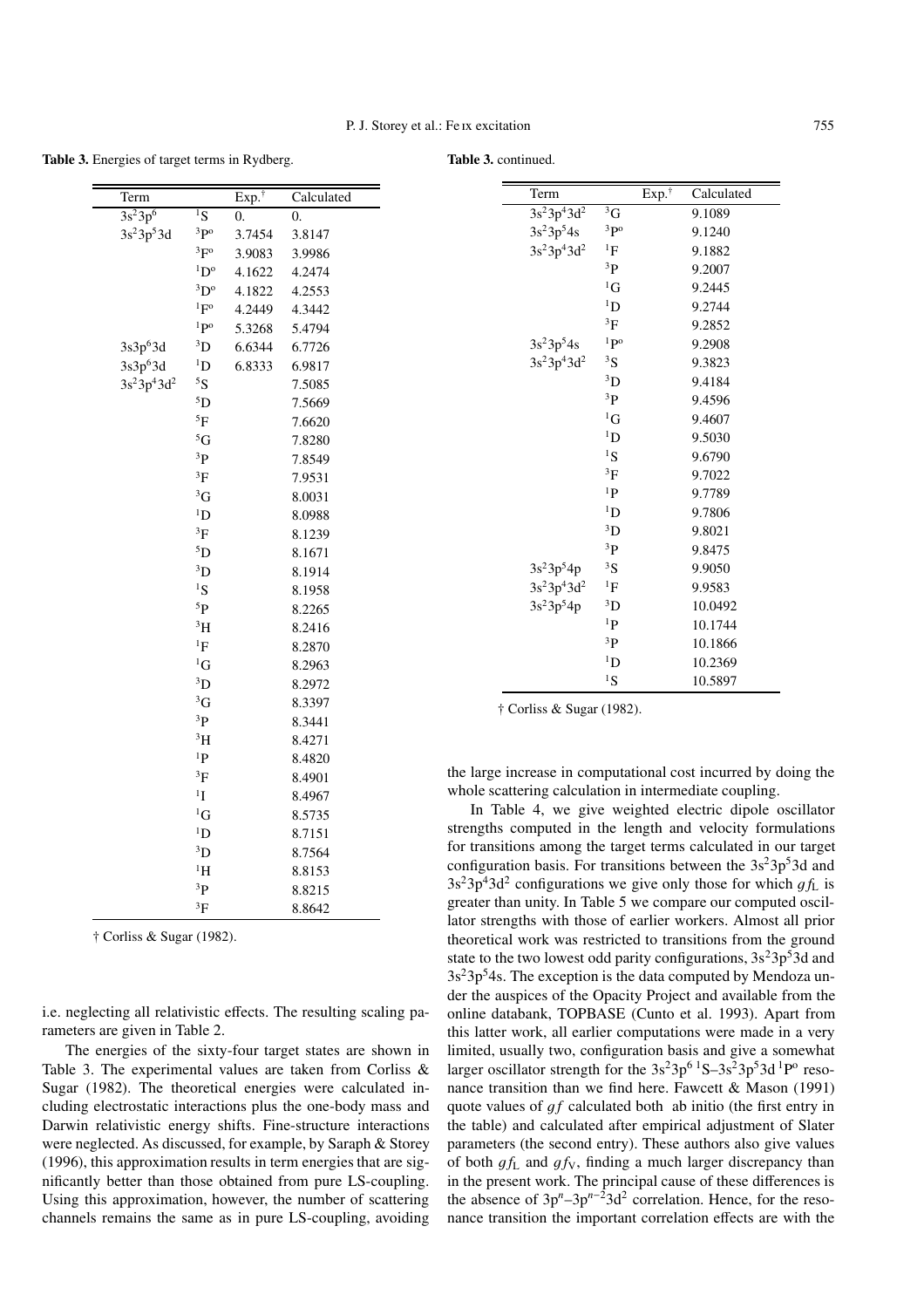Table 4. Weighted oscillator strengths,  $gf$  in the length and velocity formulations for the target.

|                                                    | Transition |                |                 | $g f_{\rm L}$ | $gf_{\rm V}$ |
|----------------------------------------------------|------------|----------------|-----------------|---------------|--------------|
| $3s^23p^6$ <sup>1</sup> S                          |            | $3s^23p^53d$   | 1p <sub>0</sub> | 2.99          | 2.73         |
|                                                    |            | $3s^23p^54s$   | $1P^{\rm o}$    | 0.28          | 0.29         |
| $3s^23p^53d^3P^0$                                  |            | $3s^23p^43d^2$ | $\rm^{3}D$      | 4.70          | 4.84         |
|                                                    |            |                | 3S              | 3.25          | 2.20         |
|                                                    |            |                | $\rm ^3D$       | 1.06          | 0.69         |
|                                                    |            |                | ${}^{3}P$       | 9.57          | 7.13         |
|                                                    |            |                | ${}^{3}D$       | 2.09          | 1.60         |
| 3s <sup>2</sup> 3p <sup>5</sup> 3d <sup>3</sup> F° |            |                | ${}^{3}D$       | 1.40          | 1.09         |
|                                                    |            |                | ${}^{3}G$       | 15.49         | 15.61        |
|                                                    |            |                | ${}^{3}F$       | 3.38          | 2.69         |
|                                                    |            |                | $^3\mathrm{D}$  | 13.14         | 8.86         |
|                                                    |            |                | ${}^{3}F$       | 16.52         | 12.62        |
| 3s <sup>2</sup> 3p <sup>5</sup> 3d <sup>1</sup> D° |            |                | ${}^{1}F$       | 2.64          | 2.62         |
|                                                    |            |                | 1 <sub>D</sub>  | 1.78          | 1.82         |
|                                                    |            |                | $^1D$           | 2.29          | 1.66         |
|                                                    |            |                | ${}^{1}P$       | 2.89          | 1.74         |
|                                                    |            |                | ${}^{1}F$       | 1.35          | 1.22         |
| $3s^23p^53d~^3D^o$                                 |            |                | ${}^{3}F$       | 6.38          | 6.12         |
|                                                    |            |                | ${}^{3}F$       | 5.60          | 5.11         |
|                                                    |            |                | ${}^{3}D$       | 13.62         | 10.86        |
|                                                    |            |                | 3 <sub>P</sub>  | 9.05          | 5.84         |
| $3s^23p^53d$ <sup>1</sup> F <sup>o</sup>           |            |                | ${}^{1}G$       | 4.82          | 4.94         |
|                                                    |            |                | $\rm ^1D$       | 2.15          | 1.76         |
|                                                    |            |                | $\rm ^1D$       | 2.71          | 1.53         |
|                                                    |            |                | ${}^{1}F$       | 6.01          | 4.74         |

13  ${}^{1}P_{1}^{o}$ † Corliss & Sugar (1982).

interactions described by Eissner et al. (1974). The levels are given in the experimental energy order. A list of the calculated energies of all 140 levels of the target is available electronically from the CDS. Table 6 serves as a key to the levels for use in later tabulations of collision strengths and effective collision strengths.

# **4. The scattering calculation**

The R-matrix method used in this calculation is described fully elsewhere (Hummer et al. 1993 and references therein). As outlined above, we include mass and Darwin relativistic energy shifts, but not the one- and two-body fine-structure interactions. We use an R-matrix boundary radius of 6.41 au, to encompass the most extended target orbital (4d). The expansion of each scattered electron partial wave is over a basis of 24 functions within the R-matrix boundary, and the partial wave expansion extends to a maximum of  $l = 15$ . The outer region calculation is carried out using the program STGFJ (Hummer et al. 1993), which calculates reactance matrices in LS-coupling and then transforms them into the *Jk*-coupling scheme (Saraph 1972, 1978), including the effects of intermediate coupling between the target terms, using the so-called term-coupling coefficients (TCCs).

Collision strengths in the resonance region are computed at 5108 values of the energy. We do not, therefore attempt to delineate all resonance structures fully. The accuracy of this sampling approach was discussed by Storey et al. (1996). In the region of all channels open, a further 22 points span the energy range from the highest threshold up to 64 Ryd. The number of energies at which collision strengths have been calculated has been approximately doubled since our earlier preliminary report on the spectroscopic implications of the new collision strength calculation (Storey & Zeippen 2001). We return to this point in Sect. 5.

**Table 5.** *af* values from the  $3s^23p^6$ <sup>1</sup>S state.

| <b>Authors</b>                                 | Final state                         |            |  |  |
|------------------------------------------------|-------------------------------------|------------|--|--|
|                                                | $3s^23p^53d^1P^o$ $3s^23p^54s^1P^o$ |            |  |  |
| Froese (1966)                                  | 3.76                                | 0.34       |  |  |
| Cowan (1968)                                   | 3.72                                |            |  |  |
| Flower (1977)                                  | 4.1                                 |            |  |  |
| Opacity Project <sup>†</sup>                   | 3.08                                | 0.317      |  |  |
| Fawcett & Mason (1991) (length) <sup>1</sup>   | 4.13, 3.97                          | 0.26, 0.21 |  |  |
| Fawcett & Mason (1991) (velocity) <sup>1</sup> | 2.07, 2.14                          | 0.26, 0.20 |  |  |
| Present (length)                               | 2.99                                | 0.28       |  |  |
| Present (velocity)                             | 2.73                                | 0.29       |  |  |

 $<sup>†</sup>$  Cunto et al. (1993).</sup>

<sup>1</sup> See text for explanation of multiple entries.

 $3s^23p^43d^2$  and  $3s^23p^33d^3$  configurations. The result of including these configurations is to lower  $q f_L$  for the resonance transition by about 25% and dramatically reduce the difference between  $gf_L$  and  $gf_V$  giving confidence the present result is more accurate than any earlier values. There is good agreement with the results available from TOPBASE (Cunto et al. 1993), which is the only other calculation of comparable complexity.

In Table 6 we list the calculated and experimental energies of the 17 levels of the target for which energies are known. The experimental values are from Corliss & Sugar (1982) and the calculations include the one- and two-body fine-structure

| Index          | Config.                   | Level                | Calculated | Experimental <sup>†</sup> |
|----------------|---------------------------|----------------------|------------|---------------------------|
| 1              | $3s^2 3p^6$               | ${}^{1}S_{0}$        | 0.00000    | 0.00000                   |
| $\overline{2}$ | $3s^2$ 3p <sup>5</sup> 3d | ${}^3P_0^o$          | 3.76364    | 3.69770                   |
| 3              |                           | ${}^{3}P_1^o$        | 3.78883    | 3.72088                   |
| $\overline{4}$ |                           | ${}^3P_2^o$          | 3.84039    | 3.76967                   |
| 5              |                           | ${}^3F^o_4$          | 3.97113    | 3.88030                   |
| 6              |                           | ${}^3F^{\circ}_3$    | 4.00201    | 3.91221                   |
| 7              |                           | ${}^3F^0_2$          | 4.04308    | 3.95329                   |
| 8              |                           | ${}^3D_3^o$          | 4.25326    | 4.15188                   |
| 9              |                           | ${}^3D_2^o$          | 4.26847    | 4.16228                   |
| 10             |                           | ${}^3D_1^o$          | 4.29702    | 4.19748                   |
| 11             |                           | ${}^{1}D_{2}^{o}$    | 4.31956    | 4.21571                   |
| 12             |                           | ${}^1F^0_3$          | 4.34420    | 4.24498                   |
| 13             |                           | ${}^{1}P_{1}^{o}$    | 5.47936    | 5.32683                   |
| 14             | 3s 3p <sup>6</sup> 3d     | ${}^3D_1$            | 6.75891    | 6.62255                   |
| 15             |                           | ${}^3D_2$            | 6.76762    | 6.63008                   |
| 16             |                           | ${}^3D_3$            | 6.78194    | 6.64261                   |
| 17             |                           | $\mathrm{^{1}D_{2}}$ | 6.98165    | 6.83339                   |

Table 6. Energies of target levels in Rydberg.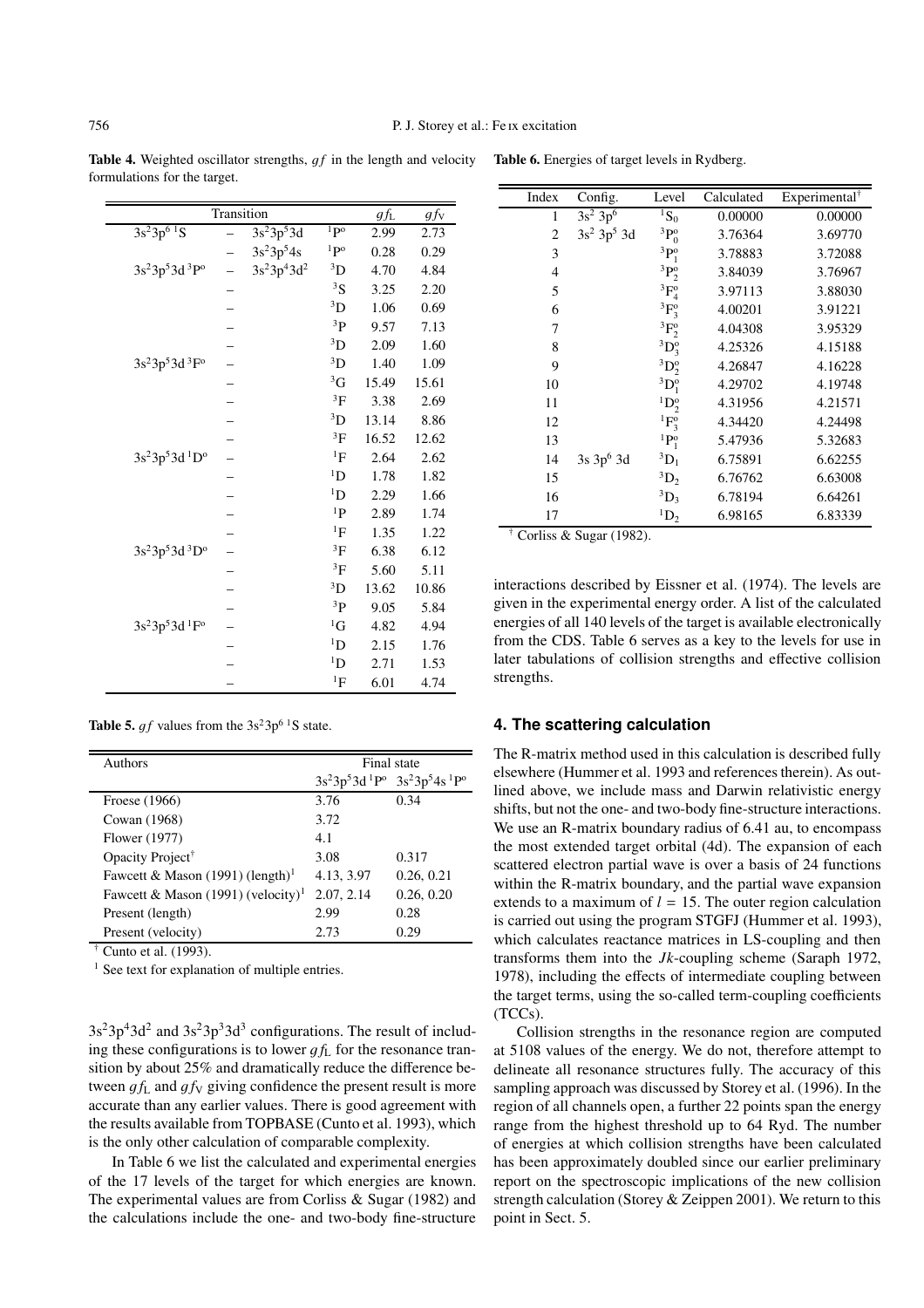.6

Table 7. Comparison of collision strengths above all thresholds.

| i              | j              | $FM91^{\dagger}$ | Present  | $FM91^{\dagger}$ | Present  |
|----------------|----------------|------------------|----------|------------------|----------|
|                |                | 15 Ryd           | 14.4 Ryd | 45 Ryd           | 44.8 Ryd |
| 1              | $\overline{c}$ | 0.0084           | 0.0093   | 0.0022           | 0.0024   |
|                | 3              | 0.0345           | 0.0284   | 0.0080           | 0.0081   |
|                | $\overline{4}$ | 0.0554           | 0.0459   | 0.0108           | 0.0117   |
|                | 5              | 0.0424           | 0.0351   | 0.0076           | 0.0085   |
|                | 6              | 0.0337           | 0.0286   | 0.0085           | 0.0097   |
|                | 7              | 0.0227           | 0.0188   | 0.0040           | 0.0045   |
|                | 8              | 0.0295           | 0.0316   | 0.0276           | 0.0335   |
|                | 9              | 0.0105           | 0.0099   | 0.0013           | 0.0024   |
|                | 10             | 0.0168           | 0.0127   | 0.0208           | 0.0145   |
|                | 11             | 0.0107           | 0.0091   | 0.0013           | 0.0020   |
|                | 12             | 0.0536           | 0.0542   | 0.0654           | 0.0658   |
|                | 13             | 5.083            | 4.103    | 8.496            | 6.290    |
| $\overline{c}$ | 3              | 0.0606           | 0.0409   | 0.0074           | 0.0102   |
|                | $\overline{4}$ | 0.0300           | 0.0126   | 0.0153           | 0.0085   |
|                | 5              | 0.0181           | 0.0123   | 0.0051           | 0.0050   |
|                | 6              | 0.0320           | 0.0223   | 0.0043           | 0.0047   |
|                | 7              | 0.0611           | 0.0554   | 0.0423           | 0.0496   |
|                | 8              | 0.0159           | 0.0102   | 0.0014           | 0.0014   |
|                | 9              | 0.0169           | 0.0149   | 0.0094           | 0.0118   |
|                | 10             | 0.0138           | 0.0107   | 0.0016           | 0.0021   |
|                | 11             | 0.0075           | 0.0146   | 0.0019           | 0.0081   |
|                | 12             | 0.0095           | 0.0071   | 0.0013           | 0.0015   |
|                | 13             | 0.0052           | 0.0042   | 0.0005           | 0.0007   |
| 3              | $\overline{4}$ | 0.1385           | 0.0876   | 0.0449           | 0.0362   |
|                | 5              | 0.0697           | 0.0440   | 0.0147           | 0.0133   |
|                | 6              | 0.1334           | 0.1572   | 0.0744           | 0.1344   |
|                | 7              | 0.1304           | 0.0724   | 0.0763           | 0.0442   |
|                | 8              | 0.0615           | 0.0344   | 0.0120           | 0.0099   |
|                | 9              | 0.0275           | 0.0179   | 0.0032           | 0.0045   |
|                | 10             | 0.0299           | 0.0331   | 0.0047           | 0.0180   |
|                | 11             | 0.0292           | 0.0309   | 0.0037           | 0.0059   |
|                | 12             | 0.0497           | 0.0490   | 0.0170           | 0.0231   |
|                | 13             | 0.0164           | 0.0134   | 0.0016           | 0.0022   |
| 4              | 5              | 0.2962           | 0.3281   | 0.1600           | 0.2855   |
|                | 6              | 0.1735           | 0.0761   | 0.1028           | 0.0461   |
|                | $\overline{7}$ | 0.0668           | 0.0372   | 0.0341           | 0.0147   |
|                | 8              | 0.1576           | 0.0621   | 0.0435           | 0.0124   |
|                | 9              | 0.0586           | 0.0370   | 0.0075           | 0.0074   |
|                | 10             | 0.0334           | 0.0357   | 0.0033           | 0.0133   |
|                | 11             | 0.0521           | 0.0522   | 0.0051           | 0.0213   |
|                | 12             | 0.0855           | 0.0899   | 0.0111           | 0.0200   |
|                | 13             | 0.0304           | 0.0244   | 0.0031           | 0.0040   |

 $\dagger$  Fawcett & Mason (1991).

For energies above the highest threshold, the collision strengths are corrected for contributions from partial waves of higher angular momentum using the method described by Binello et al. (1998). In brief, for optically allowed transitions contributions from partial waves  $l > 15$  are calculated in the Coulomb-Bethe approximation, using oscillator strengths taken from the target calculation including one-body

Collision Strength  $\cdot$  $\overline{c}$  $\Omega$ 10 8 12 6 14  $16$ Electron Energy (Ryd)

**Fig. 2.** Collision strength for the  $3s^23p^53d(^3P_0^0) - 3s^23p^53d(^3P_2^0)$  transi-<br>tion. Solid line from present results averaged over 1 Ryd intervals in tion. Solid line from present results averaged over 1 Ryd intervals in the resonance region. Squares from Fawcett & Mason (1991), cross from Flower (1977).

fine-structure effects (spin-orbit coupling). For the remaining transitions, the contribution from the high partial waves is estimated by assuming that the partial collision strengths are declining geometrically as a function of angular momentum. Once all collision strengths have been corrected for missing angular momenta, they are extrapolated to energies higher than 64 Ryd using techniques and asymptotic expressions discussed by Burgess & Tully (1992). Further details are given in Binello et al. (1998).

# **5. Results and discussion**

In Table 7 we compare a selection of our total collision strengths with the work of Fawcett & Mason (1991) The transitions listed include the principal resonance line  $(3s^23p^6)^1S_0$ –  $3s^23p^53d^1P_1^0$ , indexed 1–13) and the main de-excitation routes from  $3s^23p^53d^3P_J^o$  levels to other levels of the  $3s^23p^53d$  configuration. At the energies given in Table 7, (15 and 45 Ryd) none of the calculations contain any resonance features. The results of Fawcett & Mason (1991) were obtained using the distorted wave method (Eissner & Seaton 1972) adapted to enable the adjustment of Slater parameters using a subroutine in the HFR code of Cowan (1981). Their target basis contained only the three electron configurations  $3s^23p^6$ ,  $3s^23p^53d$ ,  $3s^23p^54s$  and their calculations were made at 10, 15, 30 and 45 Ryd, above all thresholds. The agreement is reasonably good, as one would expect at these relatively high energies, although the value of the collision strength for the  $(3s^23p^6 \tcdot 1S_0 - 3s^23p^53d \tcdot 1P_1^o)$  transition obtained by Fawcett & Mason (1991) is larger by  $41\%$ at 10 Ryd. This is directly related to the difference found between the oscillator strengths in the two targets (see Table 5 and discussion in Sect. 3).

In Table 8 we compare collision strengths at 5.5 Ryd from an early distorted wave calculation by Flower (1977) with our data. In the present work, the highest target threshold lies at 10.590 Ryd, so there are resonance features present at 5.5 Ryd. The values given in Table 8 were derived from the calculated collision strengths by averaging over the energy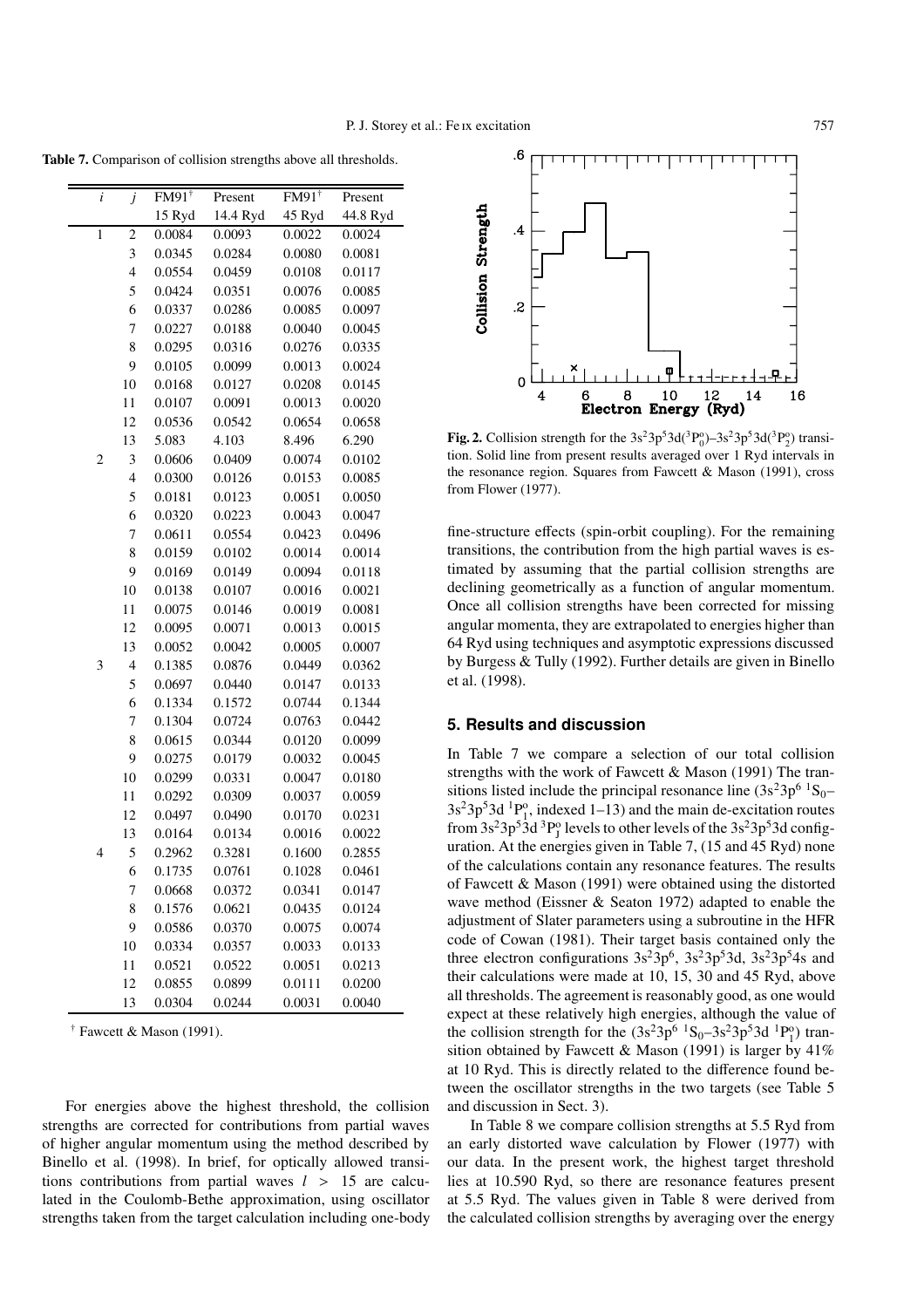

Fig. 3. The  $\lambda$ 171.1/ $\lambda$ 244.9 intensity ratio as function of electron density at  $T_e = 9 \times 10^5$  K derived from the present atomic data. The solid horizontal line corresponds to the observed ratio from the SERTS data of Thomas & Neupert (1994). The dotted lines correspond to the errors on the line intensities quoted by Thomas & Neupert (1994).

range 5.0−6.0 Ryd. Once again we find a significantly smaller collision strength for the resonance transition  $(1-13)$  but the most striking differences are in the collision strengths from the  $3s<sup>2</sup>3p<sup>5</sup>3d<sup>3</sup>P<sub>J</sub><sup>0</sup>$  levels (2, 3 and 4) to higher levels of the same configuration (5 to 13). These average values are much larger than the results of Flower (1977), by factors ranging from 3.7 to 13.8. These increases are caused by the series of resonances converging on the terms of the  $3s^23p^43d^2$  electron configuration, which have not been included in any earlier work.

In Fig. 2, we show the collision strength for the  $3s^23p^53d(^3P_0^0) - 3s^23p^53d(^3P_2^0)$  transition, with the results in the resonance region averaged over 1 Ryd intervals. As described above, there is reasonably good agreement between the present work and that of Fawcett & Mason (1991) in the non-resonant region above 10.6 Ryd, while in the resonant region our results are significantly greater than those of Flower (1977) which do not include resonance effects.

Storey & Zeippen (2001) have discussed the effect of the increased collision strengths on level populations and line intensities. They consider, for example, the density sensitive ratio of the intensities of the  $3s^23p^53d^{3}P_2^{\circ}-3s^23p^{6}{}^{1}S_0$  magnetic quadrupole transition at 241.7 Å to the  $3s^23p^53d^3P_1^o$  $3s<sup>2</sup>3p<sup>6</sup>$  <sup>1</sup>S<sub>0</sub> intercombination transition at 244.9 Å. Storey  $&$  Zeippen (2001) show that the discrepancy discussed by Feldman (1992) betweeen the electron densities derived from this line ratio and those derived from ratios in other comparable ions was largely eliminated by new atomic data similar to that used in the present paper. This is caused in part by the changes in the rates of electron collisional de-excitation of the levels of the  $3s<sup>2</sup>3p<sup>5</sup>3d$  electron configuration but also by the population of the same levels through collisional excitation from the ground state to the levels of the  $3s^23p^43d^2$ , followed by radiative cascade. This cascade route for the population of the levels of  $3s<sup>2</sup>3p<sup>5</sup>3d$  has also been included in the calculation by Liedahl (2000) but he used a much simpler approximation to the scattering process that does not include resonance effects (Bar-Shalom et al. 1998).

Table 8. Comparison of collision strengths at 5.5 Ryd.

| i              | j              | Flower | Present   |
|----------------|----------------|--------|-----------|
|                |                | (1977) | (average) |
| 1              | $\overline{c}$ | 0.014  | 0.026     |
|                | 3              | 0.041  | 0.077     |
|                | $\overline{4}$ | 0.068  | 0.128     |
|                | 5              | 0.030  | 0.089     |
|                | 6              | 0.043  | 0.126     |
|                | 7              | 0.056  | 0.158     |
|                | 8              | 0.014  | 0.121     |
|                | 9              | 0.013  | 0.033     |
|                | 10             | 0.014  | 0.089     |
|                | 11             | 0.033  | 0.122     |
|                | 12             | 0.049  | 0.180     |
|                | 13             | 3.68   | 1.930     |
| $\overline{c}$ | 3              | 0.087  | 0.714     |
|                | $\overline{4}$ | 0.038  | 0.397     |
|                | 5              | 0.072  | 0.266     |
|                | 6              | 0.047  | 0.247     |
|                | 7              | 0.029  | 0.239     |
|                | 8              | 0.021  | 0.130     |
|                | 9              | 0.021  | 0.172     |
|                | 10             | 0.012  | 0.166     |
|                | 11             | 0.026  | 0.137     |
|                | 12             | 0.015  | 0.134     |
|                | 13             | 0.009  | 0.042     |
| 3              | $\overline{4}$ | 0.188  | 1.783     |
|                | 5              | 0.156  | 0.604     |
|                | 6              | 0.172  | 0.859     |
|                | 7              | 0.108  | 0.783     |
|                | 8              | 0.045  | 0.375     |
|                | 9              | 0.046  | 0.425     |
|                | 10             | 0.046  | 0.500     |
|                | 11             | 0.093  | 0.489     |
|                | 12             | 0.070  | 0.474     |
|                | 13             | 0.028  | 0.129     |
| 4              | 5              | 0.089  | 0.715     |
|                | 6              | 0.213  | 1.101     |
|                | 7              | 0.378  | 1.866     |
|                | 8              | 0.093  | 0.614     |
|                | 9              | 0.054  | 0.415     |
|                | 10             | 0.085  | 0.812     |
|                | 11             | 0.218  | 1.119     |
|                | 12             | 0.136  | 0.991     |
|                | 13             | 0.051  | 0.222     |

The results given by Storey & Zeippen (2001) were based on a somewhat coarser energy grid for the tabulation of the collision strengths. The number of energies at which collision strengths were calculated in the region of closed channels was 2145, compared to 5108 in the present paper and the number in the region of all channels open was 13 compared to 22. In the present work, the electron configuration basis used to describe the scattering target has been enlarged compared to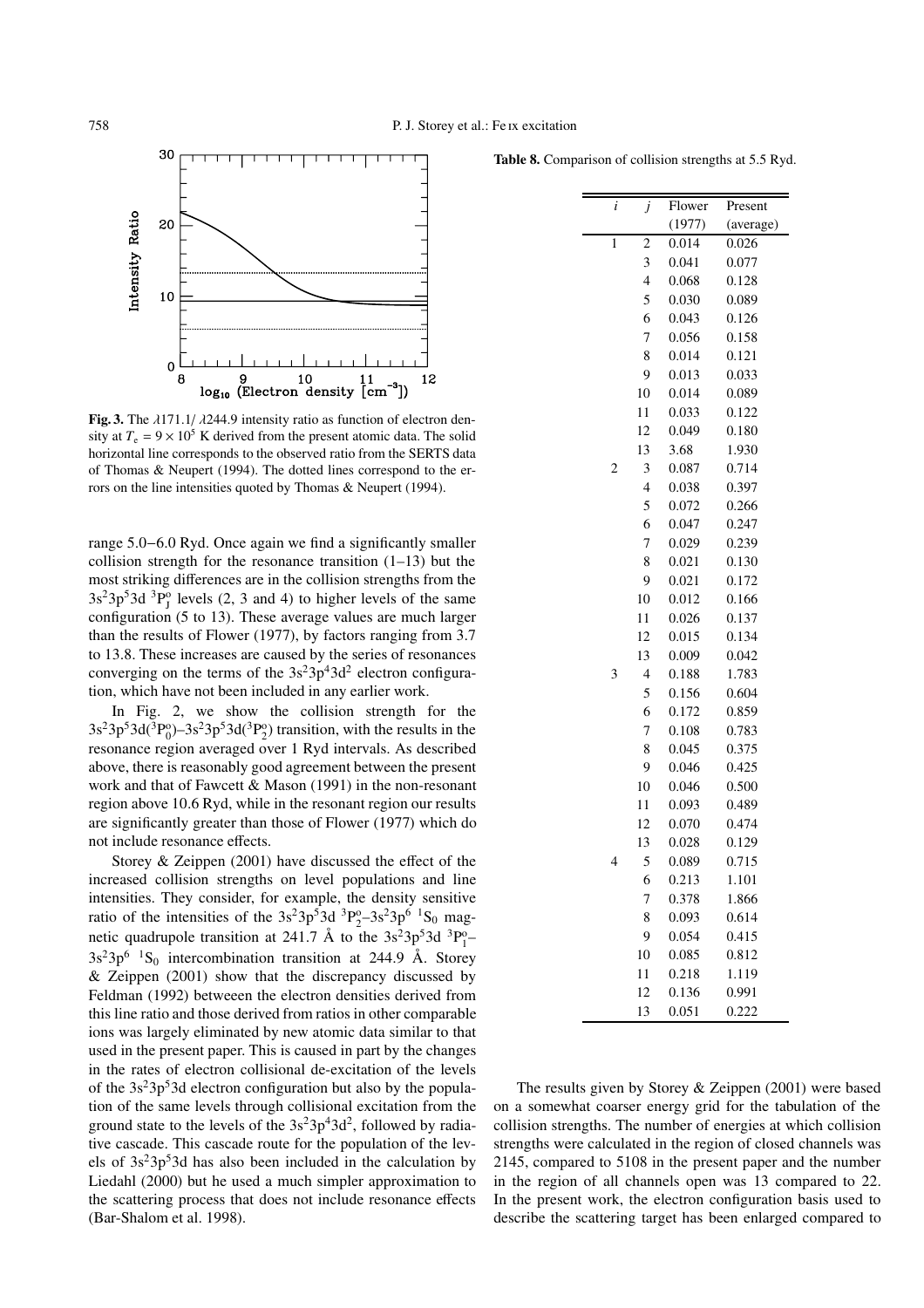Table 9. Thermally averaged collision strengths<sup>†</sup> among the 13 levels of the  $3s^23p^6$  and  $3s^23p^53d$  electron configurations.

| $\dot{i}$      | $\boldsymbol{j}$         |             |             |             | log(T[K])   |             |             |             |
|----------------|--------------------------|-------------|-------------|-------------|-------------|-------------|-------------|-------------|
|                |                          | 5.4         | 5.6         | 5.8         | 6.0         | 6.25        | 6.5         | 7.0         |
| $\mathbf{1}$   | $\overline{c}$           | $3.123(-2)$ | $2.712(-2)$ | $2.301(-2)$ | $1.906(-2)$ | $1.454(-2)$ | $1.064(-2)$ | $5.214(-3)$ |
| 1              | 3                        | $9.358(-2)$ | $8.133(-2)$ | $6.909(-2)$ | $5.735(-2)$ | $4.395(-2)$ | $3.243(-2)$ | $1.655(-2)$ |
| 1              | $\overline{4}$           | $1.553(-1)$ | $1.347(-1)$ | $1.141(-1)$ | $9.441(-2)$ | $7.192(-2)$ | $5.248(-2)$ | $2.436(-2)$ |
| $\mathbf{1}$   | 5                        | $1.480(-1)$ | $1.284(-1)$ | $1.073(-1)$ | $8.693(-2)$ | $6.420(-2)$ | $4.547(-2)$ | $2.020(-2)$ |
| $\mathbf{1}$   | 6                        | $1.189(-1)$ | $1.030(-1)$ | $8.615(-2)$ | $6.992(-2)$ | $5.208(-2)$ | $3.764(-2)$ | $1.843(-2)$ |
| $\mathbf{1}$   | $\tau$                   | $8.356(-2)$ | $7.226(-2)$ | $6.017(-2)$ | $4.850(-2)$ | $3.561(-2)$ | $2.509(-2)$ | $1.107(-2)$ |
| $\mathbf{1}$   | 8                        | $1.215(-1)$ | $1.033(-1)$ | $8.564(-2)$ | $7.030(-2)$ | $5.582(-2)$ | $4.650(-2)$ | $3.832(-2)$ |
| 1              | 9                        | $1.085(-1)$ | $8.928(-2)$ | $7.001(-2)$ | $5.277(-2)$ | $3.558(-2)$ | $2.322(-2)$ | $9.199(-3)$ |
| 1              | 10                       | $2.804(-2)$ | $2.574(-2)$ | $2.299(-2)$ | $2.032(-2)$ | $1.771(-2)$ | $1.623(-2)$ | $1.657(-2)$ |
| 1              | 11                       | $7.701(-2)$ | $6.471(-2)$ | $5.171(-2)$ | $3.967(-2)$ | $2.727(-2)$ | $1.806(-2)$ | $7.245(-3)$ |
| $\mathbf{1}$   | 12                       | $1.936(-1)$ | $1.619(-1)$ | $1.336(-1)$ | $1.105(-1)$ | $9.021(-2)$ | $7.855(-2)$ | $7.074(-2)$ |
| $\mathbf{1}$   | 13                       | 3.094(0)    | 3.225(0)    | 3.415(0)    | 3.680(0)    | 4.141(0)    | 4.762()     | 6.469(0)    |
| $\overline{c}$ | 3                        | $5.757(-1)$ | $5.303(-1)$ | $4.492(-1)$ | $3.535(-1)$ | $2.427(-1)$ | $1.573(-1)$ | $5.989(-2)$ |
| $\overline{c}$ | $\overline{\mathcal{L}}$ | $3.493(-1)$ | $3.270(-1)$ | $2.806(-1)$ | $2.219(-1)$ | $1.520(-1)$ | $9.829(-2)$ | $3.949(-2)$ |
| $\sqrt{2}$     | 5                        | $1.684(-1)$ | $1.477(-1)$ | $1.203(-1)$ | $9.220(-2)$ | $6.234(-2)$ | $4.065(-2)$ | $1.736(-2)$ |
| $\overline{c}$ | 6                        | $2.002(-1)$ | $1.753(-1)$ | $1.438(-1)$ | $1.118(-1)$ | $7.709(-2)$ | $5.079(-2)$ | $2.000(-2)$ |
| $\overline{c}$ | 7                        | $2.463(-1)$ | $2.176(-1)$ | $1.834(-1)$ | $1.498(-1)$ | $1.148(-1)$ | $8.983(-2)$ | $6.315(-2)$ |
| $\overline{c}$ | 8                        | $1.138(-1)$ | $9.934(-2)$ | $8.110(-2)$ | $6.249(-2)$ | $4.238(-2)$ | $2.731(-2)$ | $1.024(-2)$ |
| $\overline{c}$ | 9                        | $1.172(-1)$ | $1.016(-1)$ | $8.314(-2)$ | $6.507(-2)$ | $4.639(-2)$ | $3.310(-2)$ | $1.896(-2)$ |
| $\overline{2}$ | 10                       | $1.538(-1)$ | $1.375(-1)$ | $1.141(-1)$ | $8.869(-2)$ | $6.027(-2)$ | $3.878(-2)$ | $1.466(-2)$ |
| $\overline{c}$ | 11                       | $1.477(-1)$ | $1.289(-1)$ | $1.054(-1)$ | $8.173(-2)$ | $5.662(-2)$ | $3.830(-2)$ | $1.818(-2)$ |
| $\overline{c}$ | 12                       | $1.046(-1)$ | $8.955(-2)$ | $7.169(-2)$ | $5.430(-2)$ | $3.624(-2)$ | $2.316(-2)$ | $8.698(-3)$ |
| $\overline{c}$ | 13                       | $4.811(-2)$ | $3.962(-2)$ | $3.088(-2)$ | $2.304(-2)$ | $1.528(-2)$ | $9.765(-3)$ | $3.674(-3)$ |
| 3              | $\overline{4}$           | 1.511(0)    | 1.404(0)    | 1.199(0)    | $9.473(-1)$ | $6.514(-1)$ | $4.236(-1)$ | $1.678(-1)$ |
| 3              | 5                        | $5.842(-1)$ | $5.093(-1)$ | $4.136(-1)$ | $3.167(-1)$ | $2.139(-1)$ | $1.386(-1)$ | $5.553(-2)$ |
| 3              | 6                        | $7.302(-1)$ | $6.482(-1)$ | $5.466(-1)$ | $4.448(-1)$ | $3.377(-1)$ | $2.604(-1)$ | $1.769(-1)$ |
| 3              | $\boldsymbol{7}$         | $5.144(-1)$ | $4.504(-1)$ | $3.720(-1)$ | $2.933(-1)$ | $2.097(-1)$ | $1.481(-1)$ | $7.820(-2)$ |
| 3              | 8                        | $4.055(-1)$ | $3.541(-1)$ | $2.888(-1)$ | $2.224(-1)$ | $1.512(-1)$ | $9.857(-2)$ | $3.961(-2)$ |
| 3              | 9                        | $3.398(-1)$ | $2.921(-1)$ | $2.347(-1)$ | $1.779(-1)$ | $1.182(-1)$ | $7.508(-2)$ | $2.825(-2)$ |
| 3              | 10                       | $3.460(-1)$ | $3.098(-1)$ | $2.580(-1)$ | $2.022(-1)$ | $1.406(-1)$ | $9.473(-2)$ | $4.377(-2)$ |
| 3              | 11                       | $4.518(-1)$ | $3.962(-1)$ | $3.241(-1)$ | $2.492(-1)$ | $1.681(-1)$ | $1.077(-1)$ | $4.027(-2)$ |
| 3              | 12                       | $3.886(-1)$ | $3.375(-1)$ | $2.760(-1)$ | $2.152(-1)$ | $1.509(-1)$ | $1.035(-1)$ | $4.937(-2)$ |
| 3              | 13                       | $1.461(-1)$ | $1.205(-1)$ | $9.402(-2)$ | $7.031(-2)$ | $4.677(-2)$ | $2.999(-2)$ | $1.138(-2)$ |

that of Storey & Zeippen (2001) by including the configurations  $3s^23p^54p$  and  $3s^23p^54d$ . The first of these configurations, which was also included in the target, makes a significant contribution to the cascade effects discussed above. In addition, the computer codes used by Storey & Zeippen (2001) to compute the thermally averaged collision strengths were found to contain an error that caused the collision rates to high lying states to be incorrect. As a result, the comparison of theoretical line intensity ratios given in Storey & Zeippen (2001) is not accurate in detail although the broad conclusions are not affected. We therefore repeat the discussion of the intensity ratios below.

In Table 9, the final thermally averaged collision strengths between the levels of the  $3s^23p^6$  and the  $3s^23p^53d$  electron configurations are given as a function of electron temperature. The complete set of effective collision strengths among all of the 140 levels of the target are available in electronic form from the CDS. Note that any model of the level populations of

the  $Fe<sup>8+</sup>$  must include the full set of 140 levels due to the contributions of cascading from the higher levels.

## 5.1. The  $\lambda$ 171.1/ $\lambda$ 244.9 line intensity ratio

The  $\lambda$ 171.1 line is a strong optically allowed transition from the  $3s<sup>2</sup>3p<sup>5</sup>3d<sup>-1</sup>P<sup>o</sup>$  state, populated almost entirely by electron impact excitation from the  $3s^23p^6$  <sup>1</sup>S<sub>0</sub> ground state. The  $\lambda$ 171.1/ $\lambda$ 244.9 line intensity ratio demonstrates a weak density dependence, which is shown in Fig. 3 over the density range  $10^8 - 10^{12}$  cm<sup>-3</sup>. In this figure as well as in all subsequent quoted theoretical ratios an electron temperature of  $9 \times 10^5$  K has been assumed.

From the SERTS data of Thomas & Neupert (1994), we find that the observed ratio is  $9.3 \pm 4.0$ , corresponding to a theoretical minimum density of  $log(N_e)$  = 9.5, although plainly the error bars are very large. The quiet Sun spectrum of Malinovsky & Heroux (1973) shows both the  $\lambda$ 171.1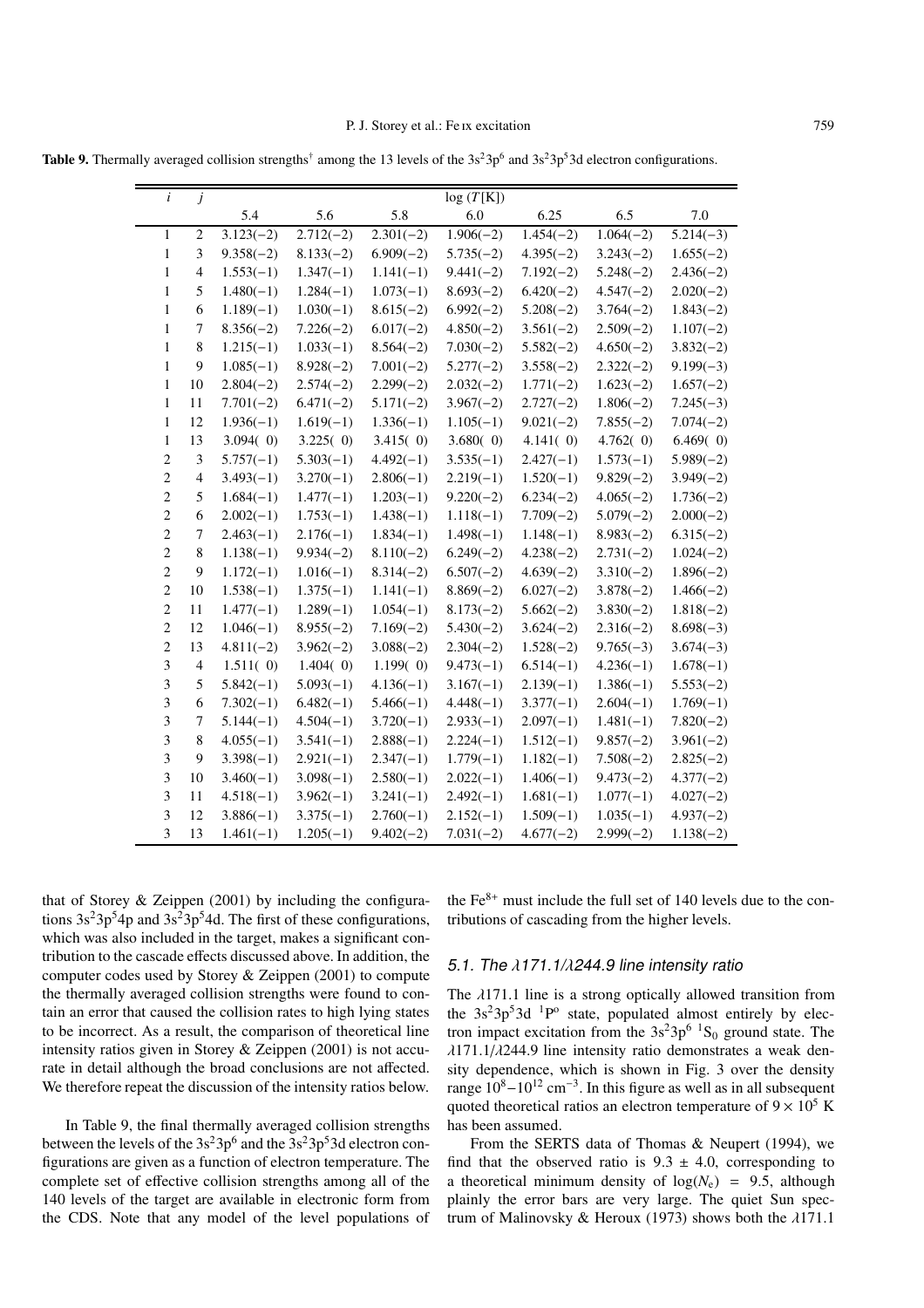Table 9. continued.

| $\dot{i}$      | $\ensuremath{\boldsymbol{j}}$ |                      |                         |                            | log(T[K])                  |                            |                            |                            |
|----------------|-------------------------------|----------------------|-------------------------|----------------------------|----------------------------|----------------------------|----------------------------|----------------------------|
|                |                               | 5.4                  | 5.6                     | 5.8                        | 6.0                        | 6.25                       | 6.5                        | 7.0                        |
| $\overline{4}$ | 5                             | 1.590(0)             | 1.406(0)                | 1.181(0)                   | $9.570(-1)$                | $7.236(-1)$                | $5.561(-1)$                | $3.758(-1)$                |
| $\overline{4}$ | 6                             | $8.588(-1)$          | $7.468(-1)$             | $6.076(-1)$                | $4.685(-1)$                | $3.226(-1)$                | $2.173(-1)$                | $1.036(-1)$                |
| $\overline{4}$ | 7                             | $5.221(-1)$          | $4.562(-1)$             | $3.709(-1)$                | $2.841(-1)$                | $1.920(-1)$                | $1.250(-1)$                | $5.237(-2)$                |
| $\overline{4}$ | 8                             | $9.540(-1)$          | $8.387(-1)$             | $6.866(-1)$                | $5.279(-1)$                | $3.556(-1)$                | $2.276(-1)$                | $8.491(-2)$                |
| $\overline{4}$ | 9                             | $5.623(-1)$          | $4.801(-1)$             | $3.853(-1)$                | $2.927(-1)$                | $1.956(-1)$                | $1.249(-1)$                | $4.700(-2)$                |
| $\overline{4}$ | 10                            | $3.210(-1)$          | $2.871(-1)$             | $2.393(-1)$                | $1.879(-1)$                | $1.309(-1)$                | $8.767(-2)$                | $3.813(-2)$                |
| $\overline{4}$ | 11                            | $6.557(-1)$          | $5.803(-1)$             | $4.781(-1)$                | $3.704(-1)$                | $2.532(-1)$                | $1.664(-1)$                | $7.001(-2)$                |
| $\overline{4}$ | 12                            | $8.484(-1)$          | $7.393(-1)$             | $6.051(-1)$                | $4.693(-1)$                | $3.224(-1)$                | $2.118(-1)$                | $8.390(-2)$                |
| $\overline{4}$ | 13                            | $2.505(-1)$          | $2.067(-1)$             | $1.617(-1)$                | $1.212(-1)$                | $8.094(-2)$                | $5.209(-2)$                | $1.984(-2)$                |
| 5              | $\sqrt{6}$                    | 3.405(0)             | 3.116(0)                | 2.633(0)                   | 2.074(0)                   | 1.429(0)                   | $9.344(-1)$                | $3.722(-1)$                |
| 5              | 7                             | 1.154(0)             | 1.056(0)                | $8.888(-1)$                | $6.936(-1)$                | $4.701(-1)$                | $3.007(-1)$                | $1.132(-1)$                |
| 5              | 8                             | 2.665(0)             | 2.434(0)                | 2.096(0)                   | 1.732(0)                   | 1.337(0)                   | 1.046(0)                   | $7.351(-1)$                |
| 5              | 9                             | $9.002(-1)$          | $7.949(-1)$             | $6.556(-1)$                | $5.128(-1)$                | $3.603(-1)$                | $2.483(-1)$                | $1.239(-1)$                |
| 5              | 10                            | $3.579(-1)$          | $3.198(-1)$             | $2.631(-1)$                | $2.024(-1)$                | $1.363(-1)$                | $8.741(-2)$                | $3.380(-2)$                |
| 5              | 11                            | 1.013(0)             | $9.057(-1)$             | $7.551(-1)$                | $5.968(-1)$                | $4.250(-1)$                | $2.973(-1)$                | $1.537(-1)$                |
| 5              | 12                            | 1.830(0)             | 1.627(0)                | 1.356(0)                   | 1.078(0)                   | $7.849(-1)$                | $5.752(-1)$                | $3.545(-1)$                |
| $\mathfrak s$  | 13                            | $3.091(-1)$          | $2.609(-1)$             | $2.091(-1)$                | $1.608(-1)$                | $1.109(-1)$                | $7.361(-2)$                | $2.945(-2)$                |
| 6              | $\tau$                        | 2.528(0)             | 2.301(0)                | 1.940(0)                   | 1.527(0)                   | 1.055(0)                   | $6.934(-1)$                | $2.813(-1)$                |
| 6              | $8\,$                         | 1.457(0)             | 1.276(0)                | 1.052(0)                   | $8.244(-1)$                | $5.821(-1)$                | $4.055(-1)$                | $2.146(-1)$                |
| 6              | 9                             | 1.257(0)             | 1.147(0)                | $9.882(-1)$                | $8.176(-1)$                | $6.310(-1)$                | $4.924(-1)$                | $3.379(-1)$                |
| 6              | 10                            | $7.450(-1)$          | $6.774(-1)$             | $5.779(-1)$                | $4.720(-1)$                | $3.577(-1)$                | $2.750(-1)$                | $1.875(-1)$                |
| 6              | 11                            | 1.199(0)<br>1.340(0) | 1.093(0)                | $9.367(-1)$                | $7.675(-1)$                | $5.829(-1)$                | $4.478(-1)$                | $3.030(-1)$                |
| 6<br>6         | 12<br>13                      | $2.601(-1)$          | 1.200(0)<br>$2.197(-1)$ | $9.936(-1)$<br>$1.764(-1)$ | $7.697(-1)$<br>$1.364(-1)$ | $5.240(-1)$<br>$9.537(-2)$ | $3.426(-1)$<br>$6.492(-2)$ | $1.451(-1)$<br>$2.890(-2)$ |
| 7              | $\,8\,$                       | $6.219(-1)$          | $5.564(-1)$             | $4.609(-1)$                | $3.590(-1)$                | $2.481(-1)$                | $1.664(-1)$                | $7.746(-2)$                |
| 7              | 9                             | $8.942(-1)$          | $8.153(-1)$             | $6.867(-1)$                | $5.403(-1)$                | $3.737(-1)$                | $2.468(-1)$                | $1.026(-1)$                |
| 7              | 10                            | 1.155(0)             | 1.076(0)                | $9.508(-1)$                | $8.136(-1)$                | $6.644(-1)$                | $5.571(-1)$                | $4.469(-1)$                |
| 7              | 11                            | $8.947(-1)$          | $8.158(-1)$             | $6.987(-1)$                | $5.724(-1)$                | $4.345(-1)$                | $3.335(-1)$                | $2.253(-1)$                |
| 7              | 12                            | $8.229(-1)$          | $7.301(-1)$             | $6.012(-1)$                | $4.649(-1)$                | $3.157(-1)$                | $2.039(-1)$                | $7.802(-2)$                |
| 7              | 13                            | $1.886(-1)$          | $1.586(-1)$             | $1.266(-1)$                | $9.692(-2)$                | $6.650(-2)$                | $4.396(-2)$                | $1.757(-2)$                |
| $\,$ 8 $\,$    | 9                             | 1.333(0)             | 1.239(0)                | 1.053(0)                   | $8.300(-1)$                | $5.706(-1)$                | $3.729(-1)$                | $1.532(-1)$                |
| $\,$ 8 $\,$    | 10                            | $6.207(-1)$          | $5.895(-1)$             | $5.082(-1)$                | $4.035(-1)$                | $2.788(-1)$                | $1.830(-1)$                | $7.750(-2)$                |
| $\,$ 8 $\,$    | 11                            | 1.827(0)             | 1.744(0)                | 1.546(0)                   | 1.296(0)                   | $9.974(-1)$                | $7.657(-1)$                | $5.026(-1)$                |
| $\,$ 8 $\,$    | $12\,$                        | 3.336(0)             | 3.152(0)                | 2.711(0)                   | 2.151(0)                   | 1.488(0)                   | $9.804(-1)$                | $4.224(-1)$                |
| 8              | 13                            | $3.900(-1)$          | $3.235(-1)$             | $2.563(-1)$                |                            | $1.972(-1)$ $1.401(-1)$    |                            | $1.011(-1)$ $6.008(-2)$    |
| 9              | 10                            | $6.497(-1)$          | $6.177(-1)$             | $5.372(-1)$                | $4.323(-1)$                | $3.044(-1)$                | $2.025(-1)$                | $8.242(-2)$                |
| 9              | 11                            | 1.528(0)             | 1.459(0)                | 1.260(0)                   | $9.968(-1)$                | $6.775(-1)$                | $4.310(-1)$                | $1.600(-1)$                |
| 9              | 12                            | 1.961(0)             | 1.826(0)                | 1.593(0)                   | 1.324(0)                   | 1.019(0)                   | $7.896(-1)$                | $5.400(-1)$                |
| 9              | 13                            | $4.032(-1)$          | $3.274(-1)$             | $2.509(-1)$                | $1.834(-1)$                | $1.184(-1)$                | $7.415(-2)$                | $2.844(-2)$                |
| 10             | 11                            | 1.070(0)             | 1.019(0)                | $8.948(-1)$                | $7.325(-1)$                | $5.352(-1)$                | $3.793(-1)$                | $1.985(-1)$                |
| 10             | 12                            | $4.898(-1)$          | $4.525(-1)$             | $3.838(-1)$                | $3.030(-1)$                | $2.092(-1)$                | $1.366(-1)$                | $5.319(-2)$                |
| 10             | 13                            | $1.072(-1)$          | $8.813(-2)$             | $6.852(-2)$                | $5.092(-2)$                | $3.349(-2)$                | $2.117(-2)$                | $7.785(-3)$                |
| 11             | 12                            | 1.397(0)             | 1.306(0)                | 1.125(0)                   | $9.064(-1)$                | $6.518(-1)$                | $4.576(-1)$                | $2.409(-1)$                |
| 11             | 13                            | $3.028(-1)$          | $2.465(-1)$             | $1.894(-1)$                | $1.391(-1)$                | $9.033(-2)$                | $5.700(-2)$                | $2.234(-2)$                |
| 12             | 13                            | $5.545(-1)$          | $4.642(-1)$             | $3.730(-1)$                | $2.931(-1)$                | $2.165(-1)$                | $1.647(-1)$                | $1.111(-1)$                |

<sup>†</sup> In this table, 3.123(−2) denotes  $3.123 \times 10^{-2}$ .

and λ244.9 lines, and although those authors did not give a measured intensity for the λ244.9 line, from their spectra one can estimate that the ratio is approximately 10. These observations are in pronounced disagreement with the theoretical value of 33 quoted by Young et al. (1998) based on the earlier atomic data as incorporated in the CHIANTI database. The agreement between observation and theory is considerably better using the present atomic data. The very low theoretical values of this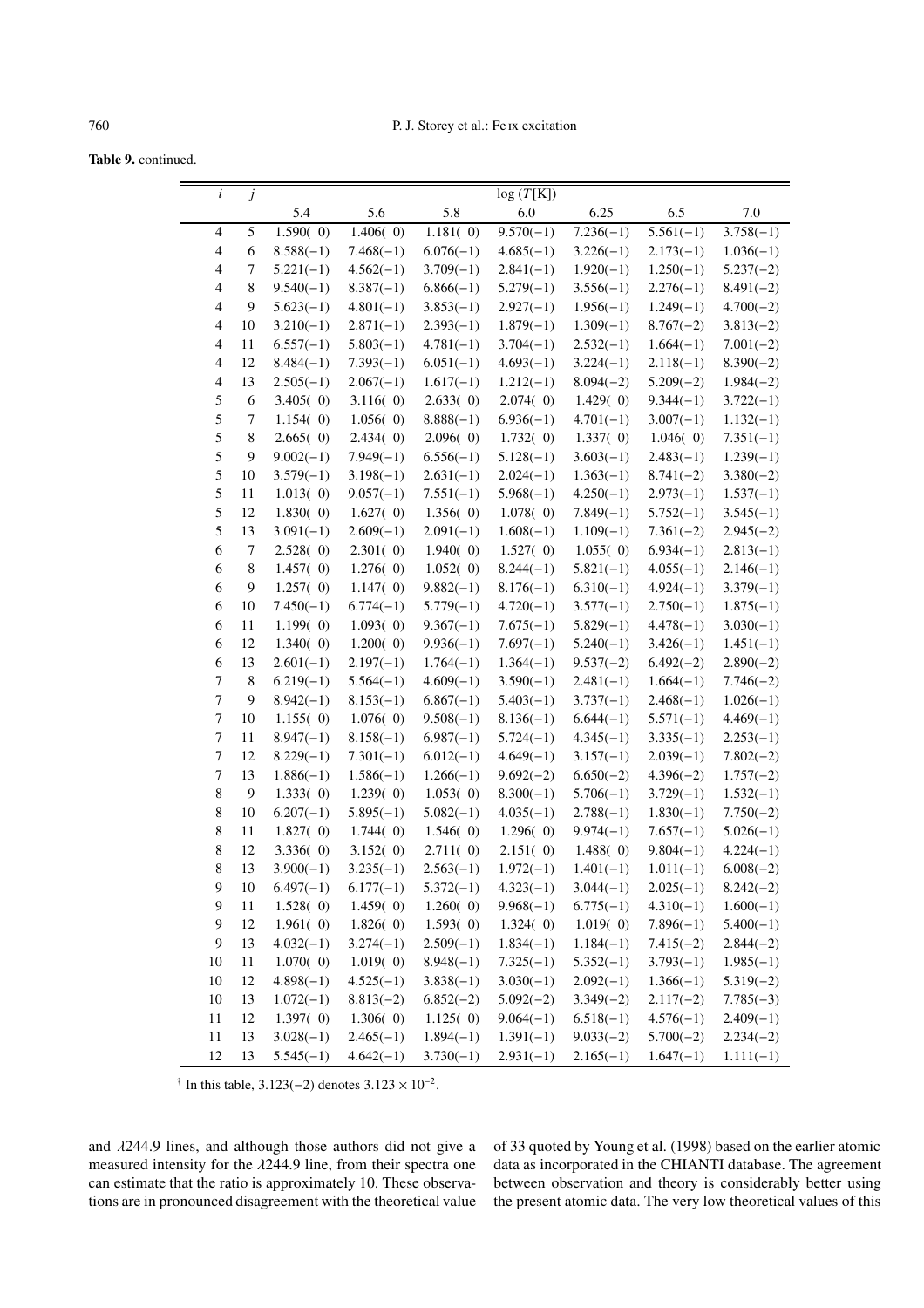ratio reported by Storey & Zeippen (2001) at low densities were incorrect.

#### 5.2. The λ241.7/λ244.9 line intensity ratio

Theoretical values of this ratio as a function of electron density have been given by Feldman (1992). In Fig. 4, we reproduce two of the curves given by Feldman, derived from the atomic data of Flower (1977) and Fawcett & Mason (1991), in addition to the curve obtained from the model of Liedahl (2000) and using the present data. There is reasonable agreement between all three theoretical curves at the lower electron densities, but with the new atomic data, the ratio falls more rapidly with increasing electron density, with the current value being smaller by a factor of 7.9 than that obtained by Feldman (1992) from the data of Fawcett & Mason at  $N_e = 10^{11}$  cm<sup>-3</sup> and a factor of 2.4 smaller than given by Liedahl (2000) at the same density.

We can compare these new theoretical predictions with various observations. From the quiet Sun spectra of Malinovsky & Heroux (1973), we can estimate the ratio to be 2, consistent with  $log(N_e) = 8.85$  (not shown in Fig. 4). From the SERTS data of Thomas & Neupert (1994), we find a ratio of  $1.20 \pm 0.56$ implying  $log(N_e) = 9.4 \pm 0.4$  compared to  $log(N_e) = 10.1$ found by Young et al. (1998) using the data incorporated in CHIANTI. The new value of  $N_e$  is in significantly better agreement with densities deduced from diagnostic ratios in other Fe ions from the same SERTS data (e.g. Brickhouse et al. 1995). The λ241.7 and λ244.9 lines were also observed and measured in the Skylab data reported by Dere et al. (1979). They found a value of 0.46 for the  $\lambda$ 241.7/ $\lambda$ 244.9 line intensity ratio in the 1973 Dec. 17 flare, which corresponds to an electron density of 10<sup>10</sup>.<sup>0</sup> cm−<sup>3</sup> with the new atomic data, while Dere et al. (1979) deduced a density five times larger using the atomic data available at the time (Flower 1977). The densities deduced from the present atomic data are minor corrections (within 10%) to those reported earlier by Storey & Zeippen (2001) except for those obtained from the quiet Sun data of Malinovsky & Heroux (1973) which are about a factor of two larger.

## 5.3. The  $λ217.1/λ244.9$  line intensity ratio

In their description of the SERTS data, Thomas & Neupert (1994) report a measurement of the  $\lambda$ 217.1 line originating from the  $3p^53d^3D_1^{\circ}$  level. In our present atomic model, this line shows a weak density sensitivity when compared to the  $\lambda$ 244.9 intercombination line, with the  $\lambda$ 217.1/ $\lambda$ 244.9 intensity ratio varying from 0.57 to 0.84 between  $log(N_e) = 9$  and  $log(N_e) = 12$ . These results are somewhat lower than those quoted by Storey & Zeippen (2001). The observed ratio from the SERTS data is  $0.43 \pm 0.24$  while our theoretical value at the density deduced from the SERTS line ratios discussed above  $(log(N_e) = 9.5)$  is 0.63. Storey & Zeippen (2001) concluded that in view of the good agreement now obtained for the two line ratios discussed above, the most likely explanation for this discrepancy is the uncertainty in the flux of  $\lambda$ 217.1 which was measured in second order at λ434.2 in the SERTS spectrum. It has been proposed (Brickhouse et al. 1995; Young et al. 1998)



Fig. 4. The  $\lambda$ 241.7/ $\lambda$ 244.9 intensity ratio as function of electron density at  $T_e = 9 \times 10^5$  K. The solid line is derived from the present atomic data. Crosses and triangles are values of the ratio taken from Feldman (1992), which were derived from the atomic data of Flower (1977) and Fawcett & Mason (1991), respectively. The filled circles are taken from the 1067-state model of Liedahl (2000). Note that using the present data, the critical electron densities for collisional deexcitation of the  $3p^53d^3P_2^o$  and  $3P_1^o$  levels are approximately  $3 \times 10^9$ and  $6 \times 10^{16}$  cm<sup>-3</sup> respectively.

that the intensities of lines measured in second order are about a factor of two too weak compared to first order lines. The current results tend to confirm this general conclusion although the actual value of the factor appears to be less than two.

#### **6. Summary**

The atomic calculations presented here are a significant advance over previous work. In particular, we have shown that previously unaccounted for resonances converging on the  $3s<sup>2</sup>3p<sup>4</sup>3d<sup>2</sup>$  electron configuration substantially increase the thermally averaged collision strengths for the transitions among the metastable levels of the  $3s<sup>2</sup>3p<sup>5</sup>3d$  configuration. The collisional excitation rate for the principal resonance transition is significantly smaller than in any previous calculation due to the improvement in the target wavefunctions. An error in the earlier work of Storey & Zeippen (2001) has been corrected and the spectroscopic significance of the resulting line ratios has been discussed. Only the  $\lambda$ 171.1/ $\lambda$ 244.9 line intensity ratio reported here is significantly different from the preliminary results of Storey & Zeippen (2001).

*Acknowledgements.* We acknowledge financial support for the IRON Project from PPARC. The present collaboration benefited from visits to Meudon by PJS between 1998 and 2002, with support provided by the Observatoire de Paris and by the Université Paris 7. The hospitality of the Observatoire de Paris was much appreciated.

#### **References**

- Bar-Shalom, A., Klapisch, M., Goldstein, W. H., & Oreg, J. 1998, The Hullac code for atomic physics, unpublished
- Berrington, K. A., Burke, P. G., Butler, K., et al. 1987, J. Phys. B, 20, 6379